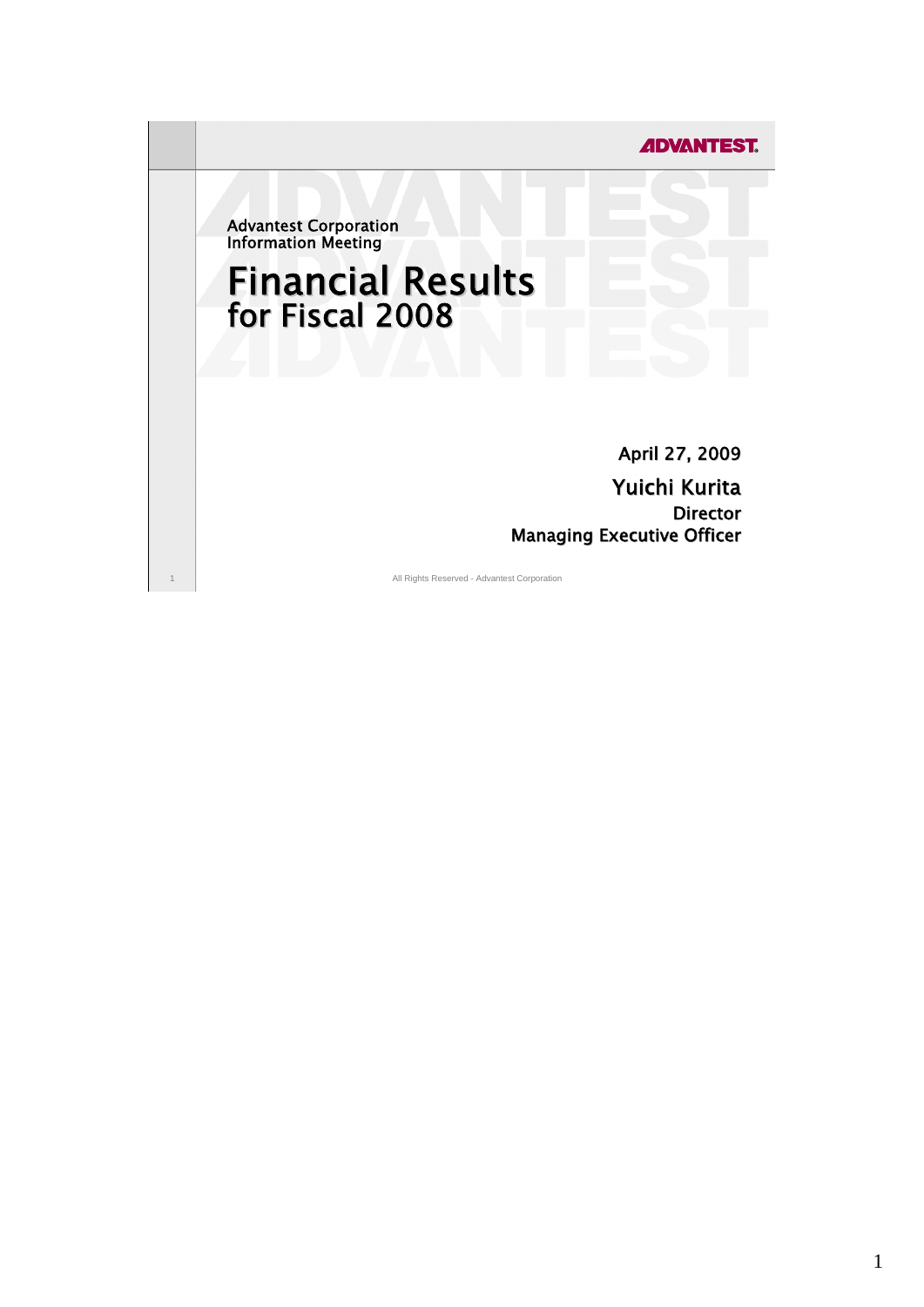|                | <b>Summary of Results</b>     | <b>ADVANTEST.</b> |                                             |               |                                    |
|----------------|-------------------------------|-------------------|---------------------------------------------|---------------|------------------------------------|
|                | (In Billions of Yen)          | FY2007            | <b>FY2008</b>                               | Y on Y $(\%)$ | Guidance<br>(as of<br>February 25) |
|                | <b>Orders</b>                 | 162.2             | 50.1                                        | $-69.1$       |                                    |
|                | <b>Sales</b>                  | 182.8             | 76.7                                        | $-58.1$       | 75.0                               |
|                | Operating<br>Income           | 22.7              | $-49.5$                                     |               | $-50.0$                            |
|                | $Non-$<br>operating<br>Income | 0.8               | $-3.3$                                      |               | $-4.0$                             |
|                | Income<br>before Tax          | 23.5              | $-52.8$                                     |               | $-54.0$                            |
|                | <b>Net Income</b>             | 16.6              | $-74.9$                                     |               | $-78.0$                            |
|                | <b>Backlog</b>                | 32.4              | 5.8                                         | $-82.1$       |                                    |
| $\overline{2}$ |                               |                   | All Rights Reserved - Advantest Corporation |               | 2009/4/27                          |

○ Results for FY2008:

Both sales and net profit slightly exceed the guidance announced on February 25<sup>th</sup>, 2009.

| $\cdot$ Orders:      |                  | 50.1 billion yen (-69% year-on-year) |
|----------------------|------------------|--------------------------------------|
| · Sales:             | 76.7 billion yen | $(-58\%$ year-on-year)               |
| • Operating Profit:  |                  | -49.5 billion yen                    |
| · Income before Tax: |                  | -52.8 billion yen                    |
| $\cdot$ Net Profit:  |                  | -74.9 billion yen                    |

・Order backlog:

 5.8 billion yen, down significantly from the previous fiscal year, due to the decline in orders.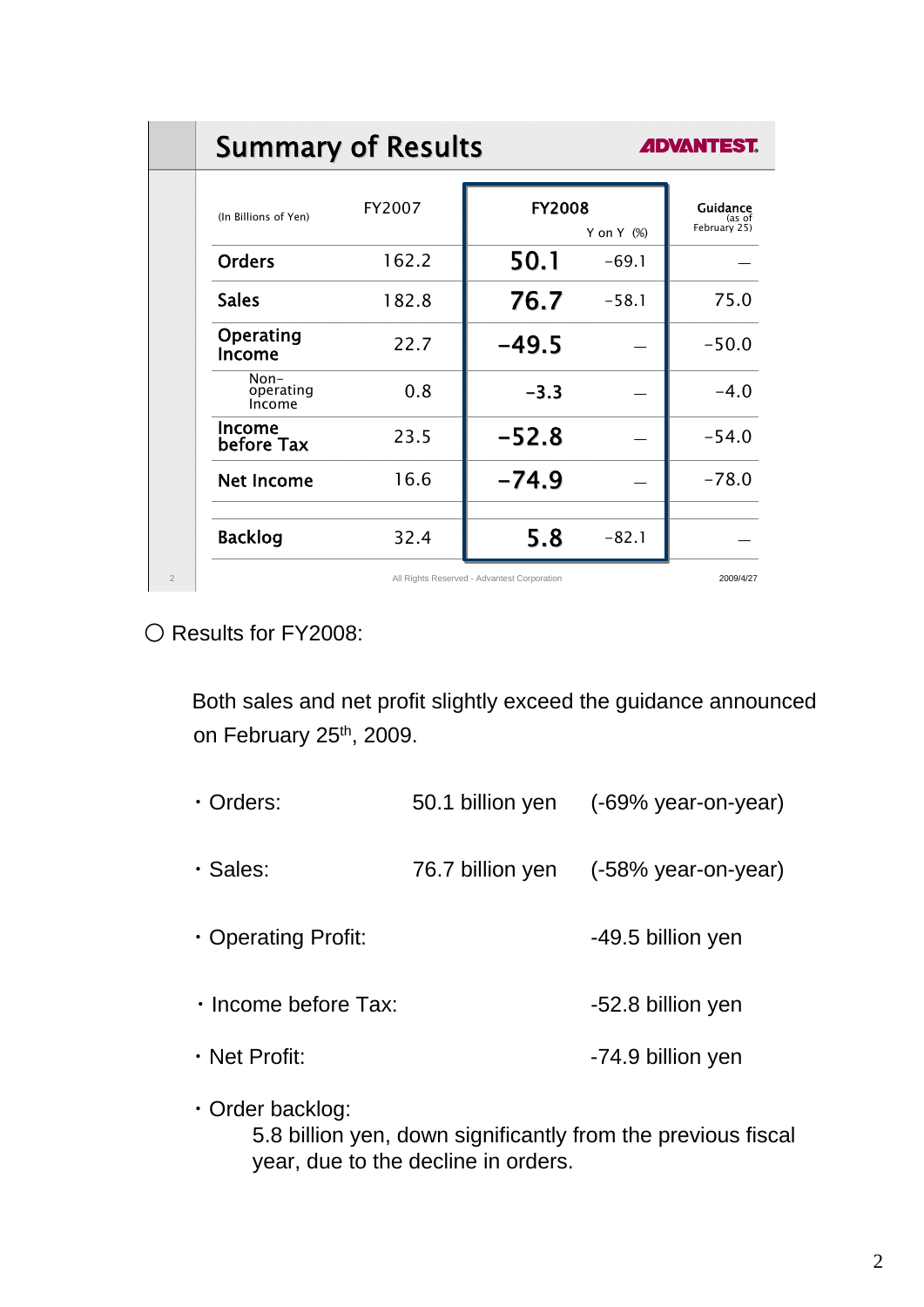

○ FY2008 Orders by Segment:

### ○ Semiconductor and Component Test System

- ・ 26.1 billion yen (-77% year-on-year)
- ・ Orders for Advantest's key product families DRAM testers, the T2000, the T63 series for LCD driver ICs, and the T65 series for consumer ICs – declined as a result of the plunge in semiconductor prices and a fall-off in factory utilization ratios.

# ○ Mechatronics System

- ・ 9.1 billion yen (-70% year-on-year)
- ・ Orders for handlers and device interfaces, which are used with testers, were beaten down by the drop in tester demand.

○ Services, Support & Other

- ・ 15.6 billion yen (-19% year-on-year)
- ・ Demand for maintenance and support slid as a result of the decline in tester utilization ratios.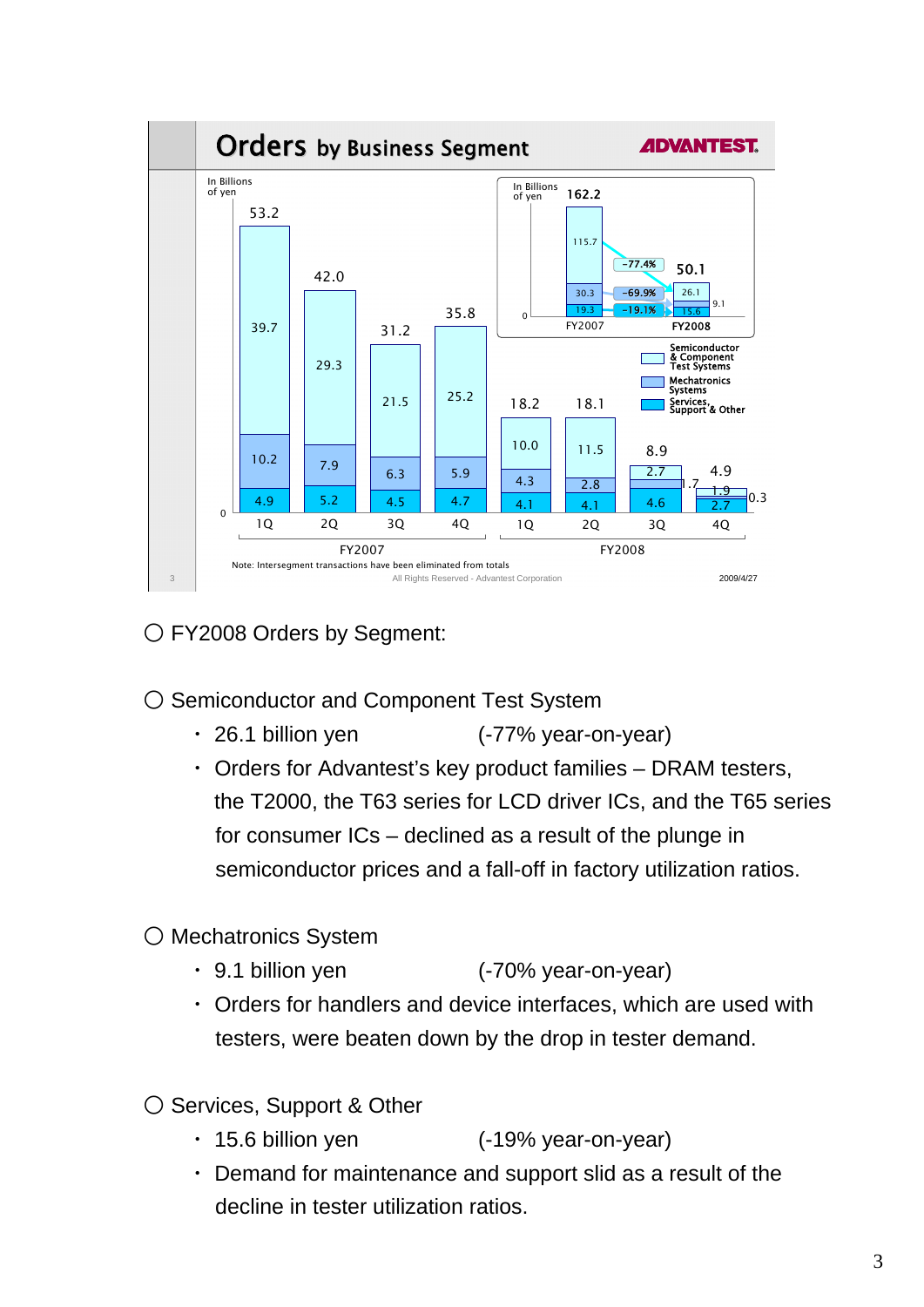

O FY2008 Sales by Segment:

○ Semiconductor and Component Test System

- ・ 49.2 billion yen (-63% year-on-year)
- ・ For discussion, see next page.

○ Mechatronics System

- ・ 14.4 billion yen (-59% year-on-year)
- ・ The Mechatronics segment suffered from slumping tester demand, especially in the back end.

# ○ Services, Support & Other

・ 15.8 billion yen (-18% year-on-year)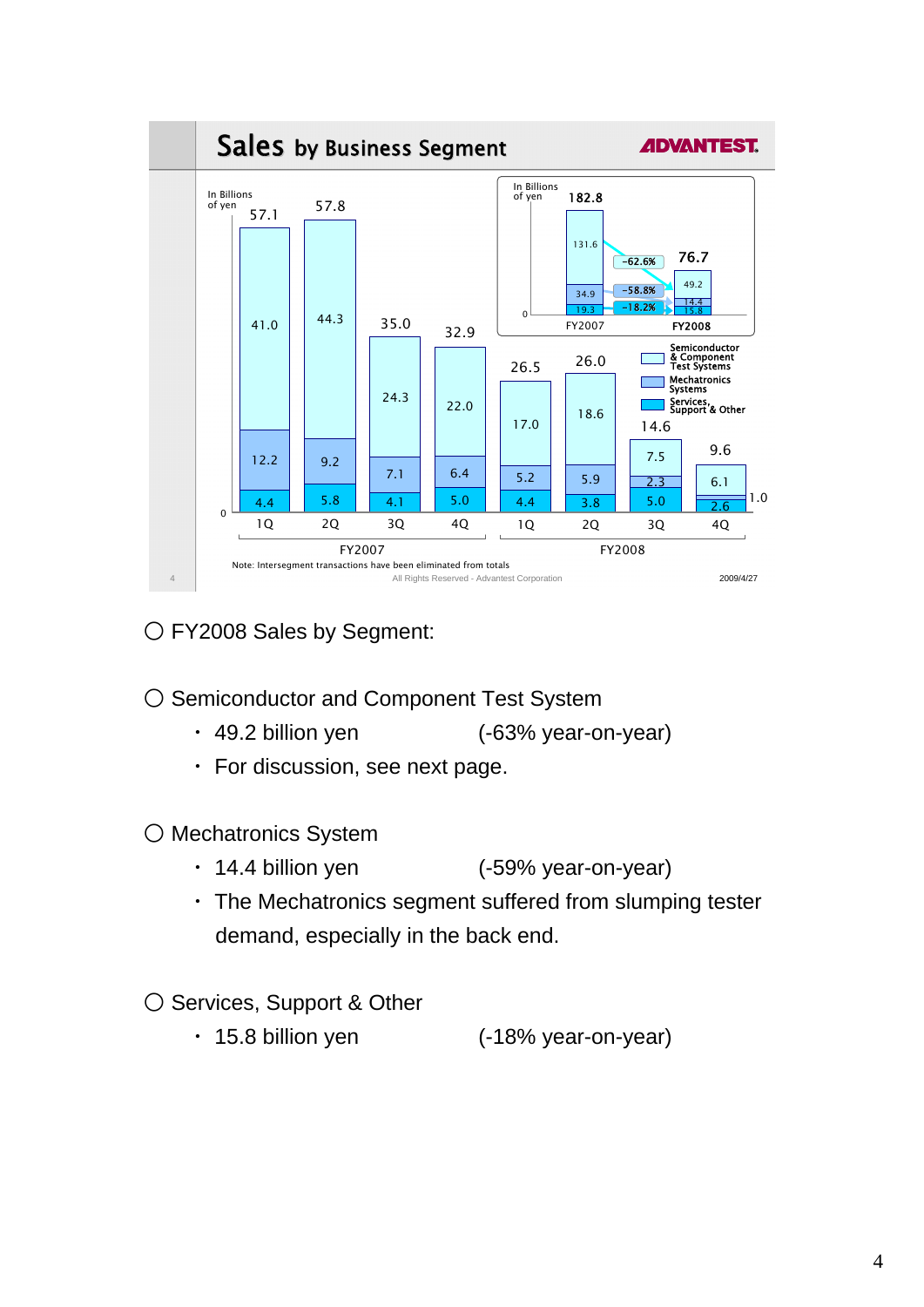

○ Detailed Discussion of FY2008 Semiconductor & Component Test System Sales:

### ○ Memory Testers

- ・ 17.6 billion yen (-81% year-on-year)
- ・ The plunge in semiconductor prices and a fall-off in factory utilization ratios suppressed sales of new DRAM testers, in particular. The previous fiscal year's trend of weakness in flash memory testers also continued.

# ○ Non-Memory Testers

- ・ 31.6 billion yen (-18% year-on-year)
- ・ Robust demand for mobile PCs supported sales of the T2000 in the first half of FY2009. However, the global plunge in consumption in the second half of the period depressed demand for a wide range of semiconductor end-user products. Weak sales for key Advantest products including the T65 series, T63 series, and the T77 series for automotive ICs reflect these negative trends.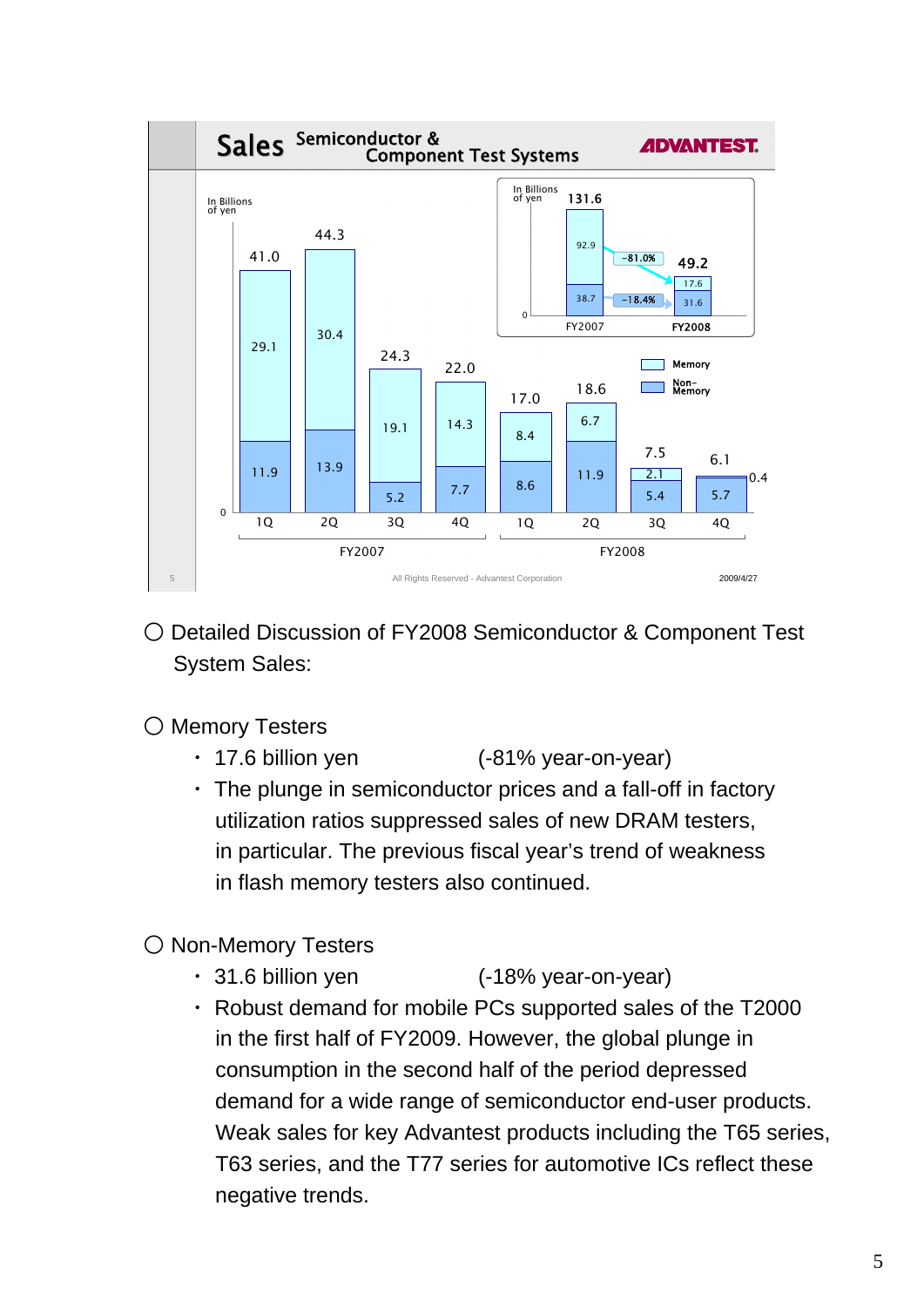

O FY2008 Sales by Region:

○ Americas and Europe

- ・ Up on year
- ・ Demand for T2000 modules used for data processing ICs trended up.

○ Other regions

- ・ Major sales declines
- ・ Slack demand for Advantest's key products affected sales.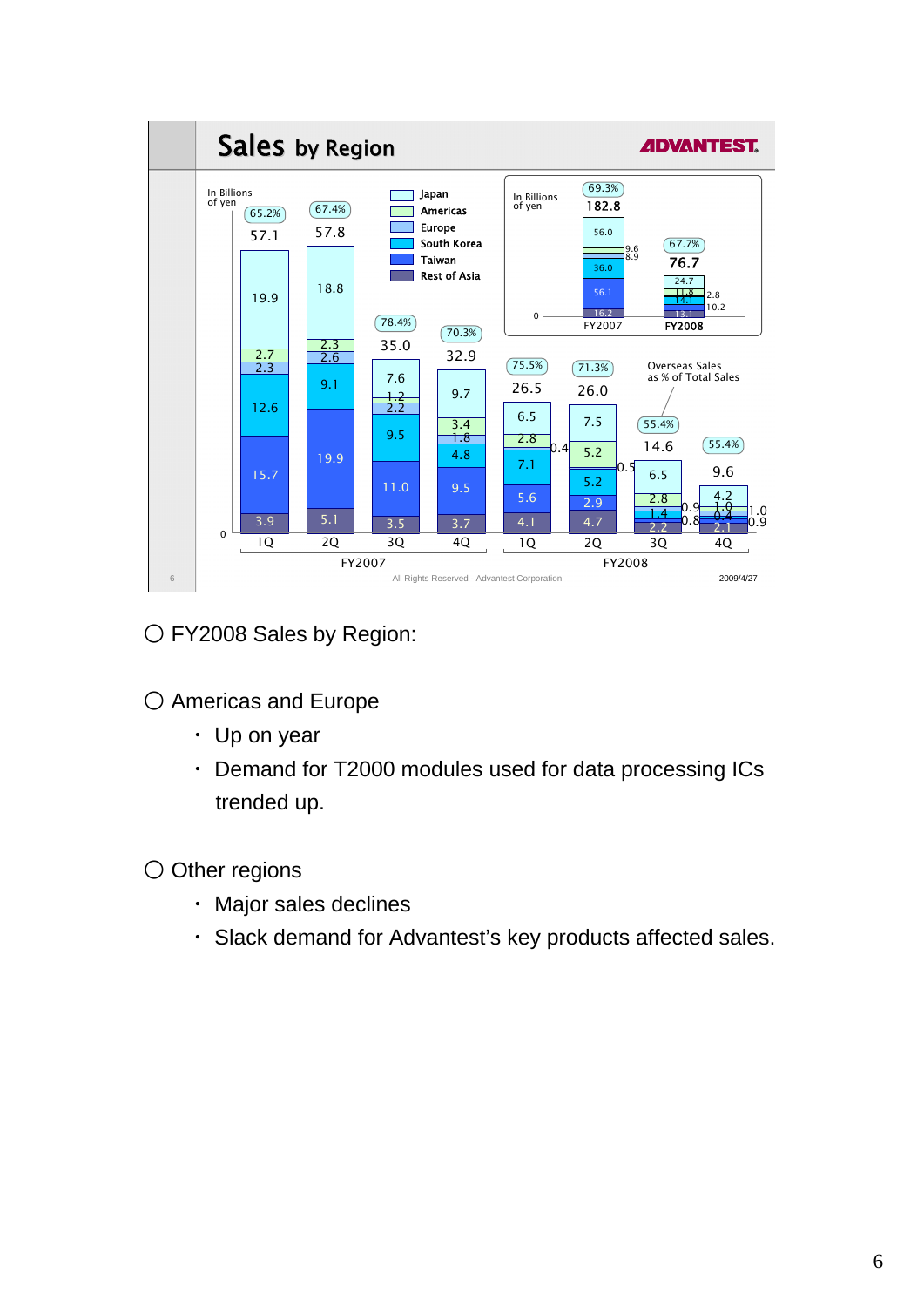

○ FY2008 Operating Costs and Operating Profit:

# ○ Operating Costs

- ・ 69.3 billion yen (-3% year-on-year)
- ・ Operating costs include costs related to structural reforms implemented in FY2008.
- ・ For discussion of structural reforms, see page 15.
- Operating Profit
	- ・ 49.5 billion yen (down 72.2 billion yen year-on-year)
	- ・ Operating profit was negatively affected by the major sales decline seen in FY2008 as well as by costs related to structural reforms.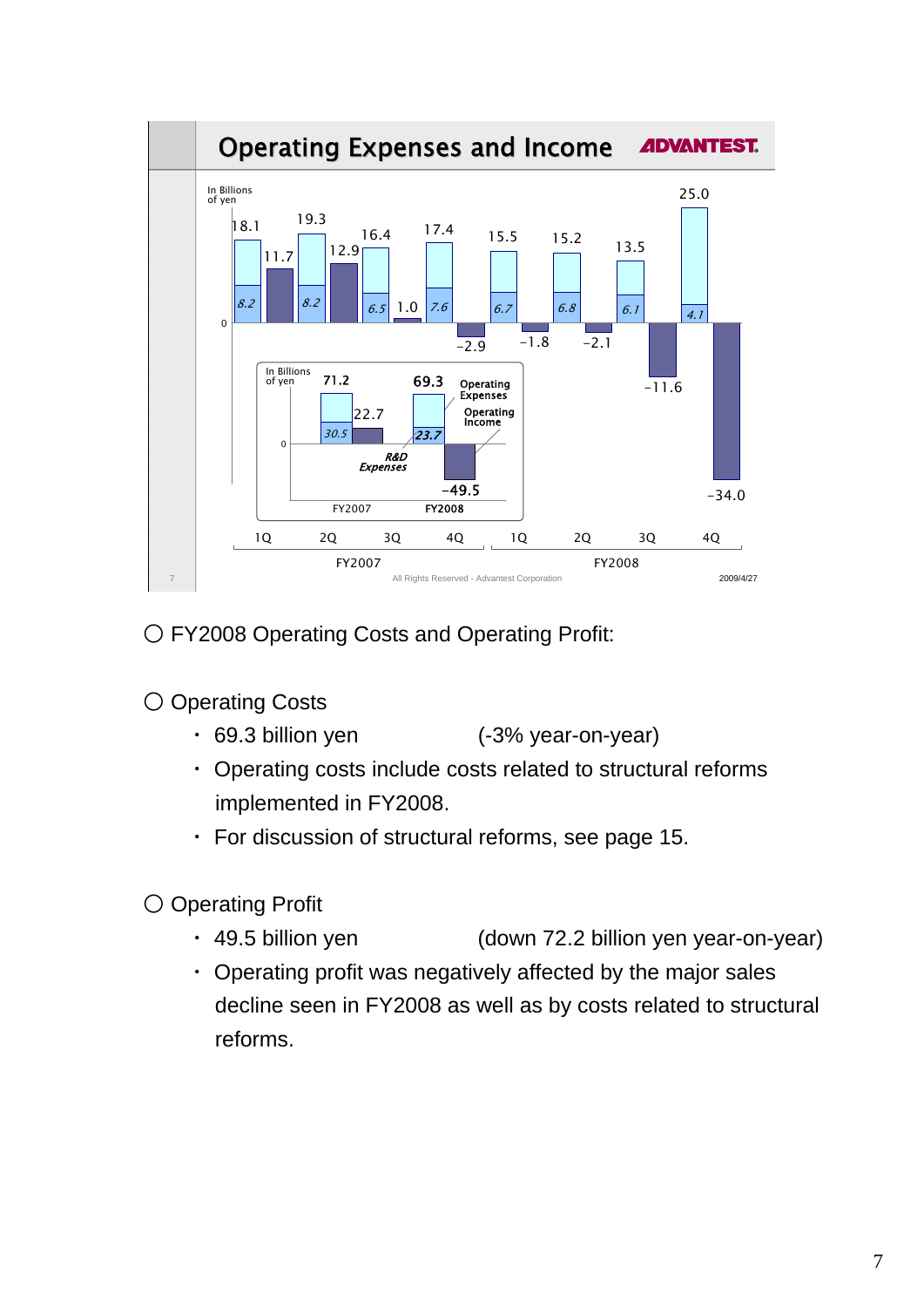

○ Balance Sheet for the Year Ending March 2009 (FY2008):

○ Assets

- ・ Total assets declined 96.6 billion yen from the previous period to 202.1 billion yen.
- ・ Cash & cash equivalents declined 41.9 billion yen from the previous period to 105.5 billion yen. However, real liquid assets total approx. 130.0 billion yen, including 25.1 billion yen in shortterm investments.
- Capital Expenditures
	- ・ Capital expenditures were 4.6 billion yen, 9.5 billion yen down from 14.1 billion yen invested in FY2007 in the construction of the Sendai Factory, among other expenditures.
- Depreciation
	- ・ At 8.7 billion yen, depreciation was almost flat on year.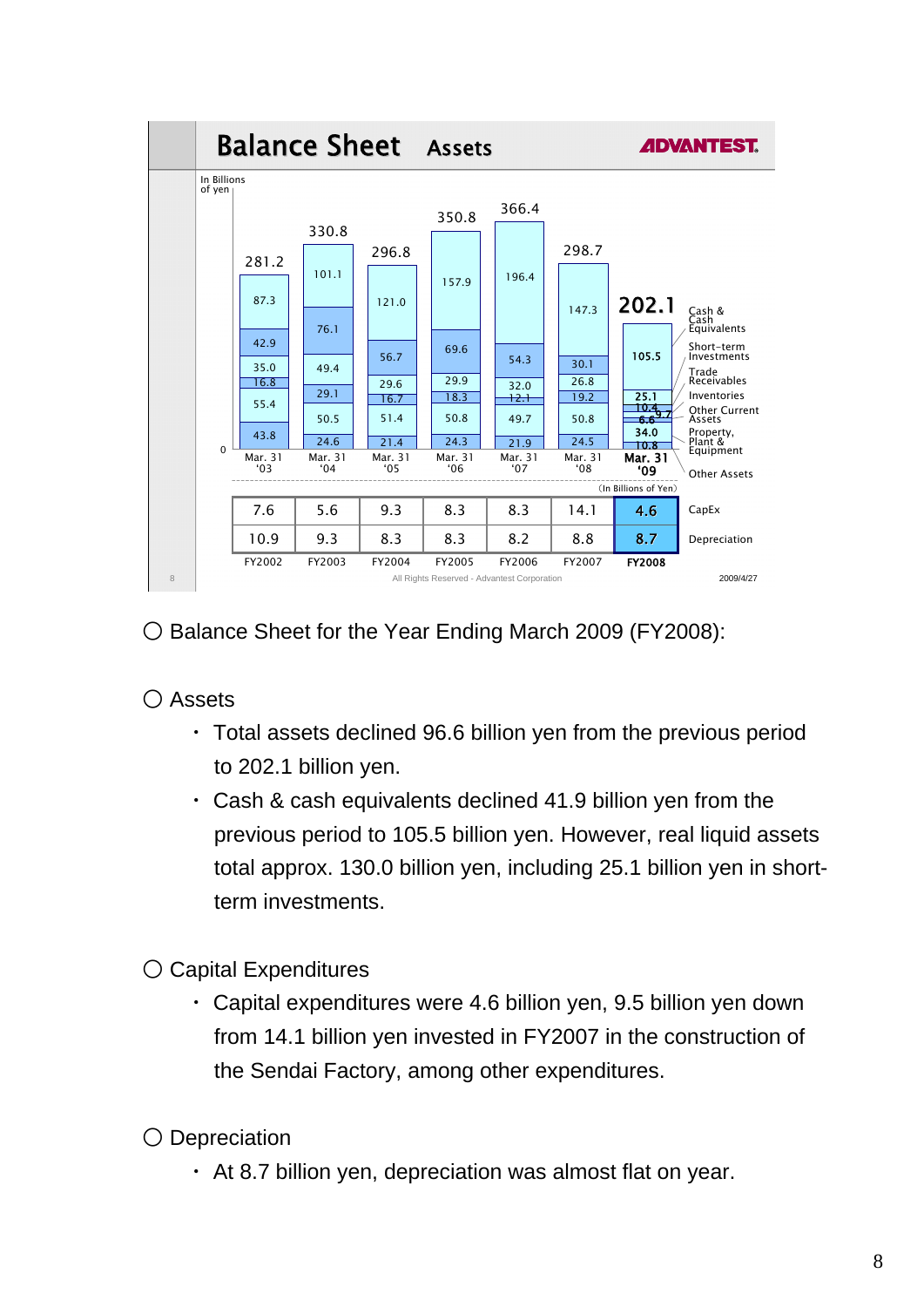

○ Balance Sheet for the Year Ending March 2009 (FY2008):

○ Liabilities and Equity

 ・ Retained Earnings and others decreased 90.8 billion yen on year to 90.9 billion yen, as a result of the net loss posted in the period and reversal of deferred tax assets.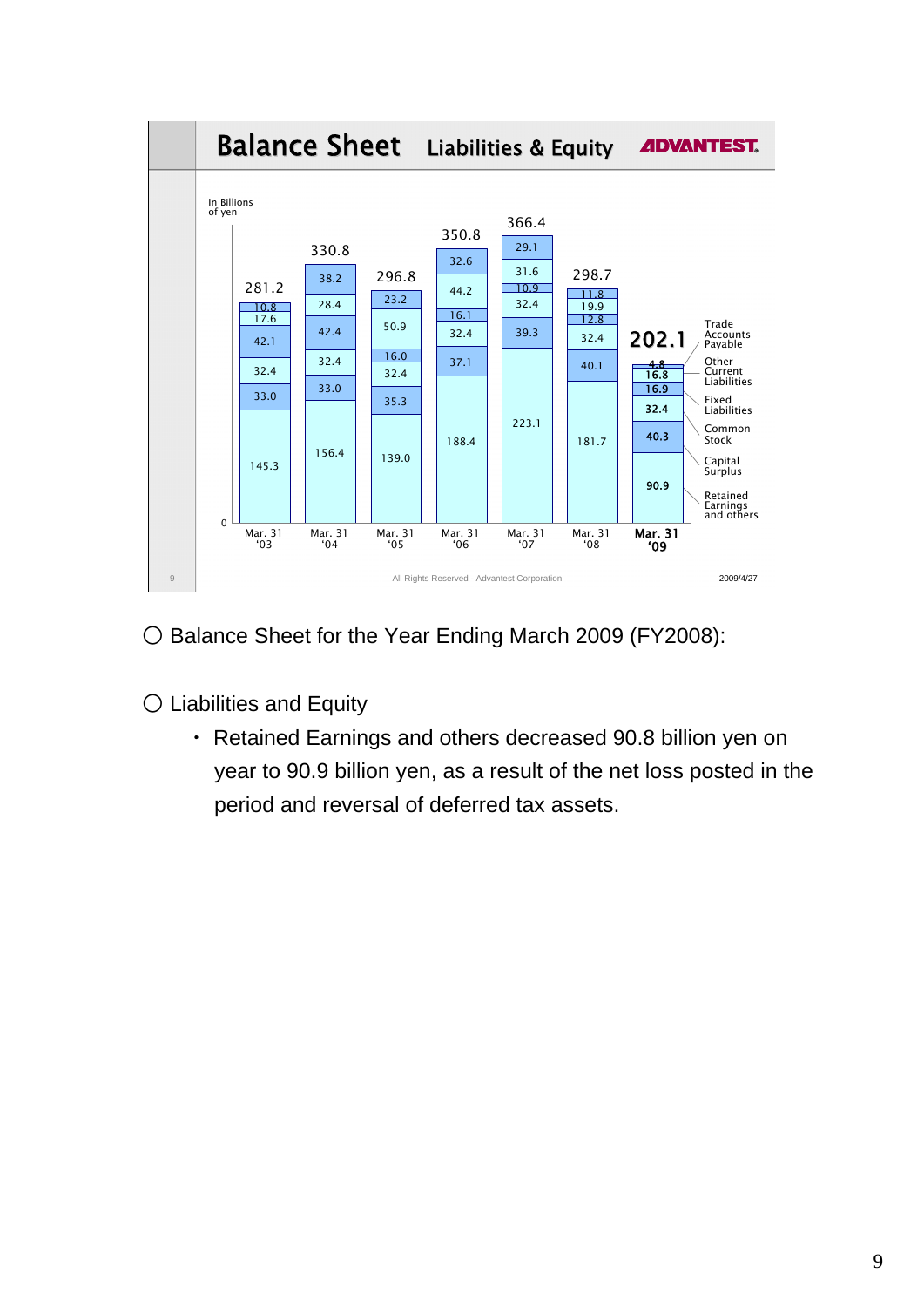

○ FY2008 Cash Flow (CF):

・ Operating CF:

Expenditures totaled 2.4 billion yen.

・ Investment CF:

 Expenditures totaled 3.25 billion yen. However, since this figure includes 26.2 billion yen in short-term investments, real expenditures totaled 6.3 billion yen.

・ Free CF:

Free cash flow was minus 3.9 on a real basis.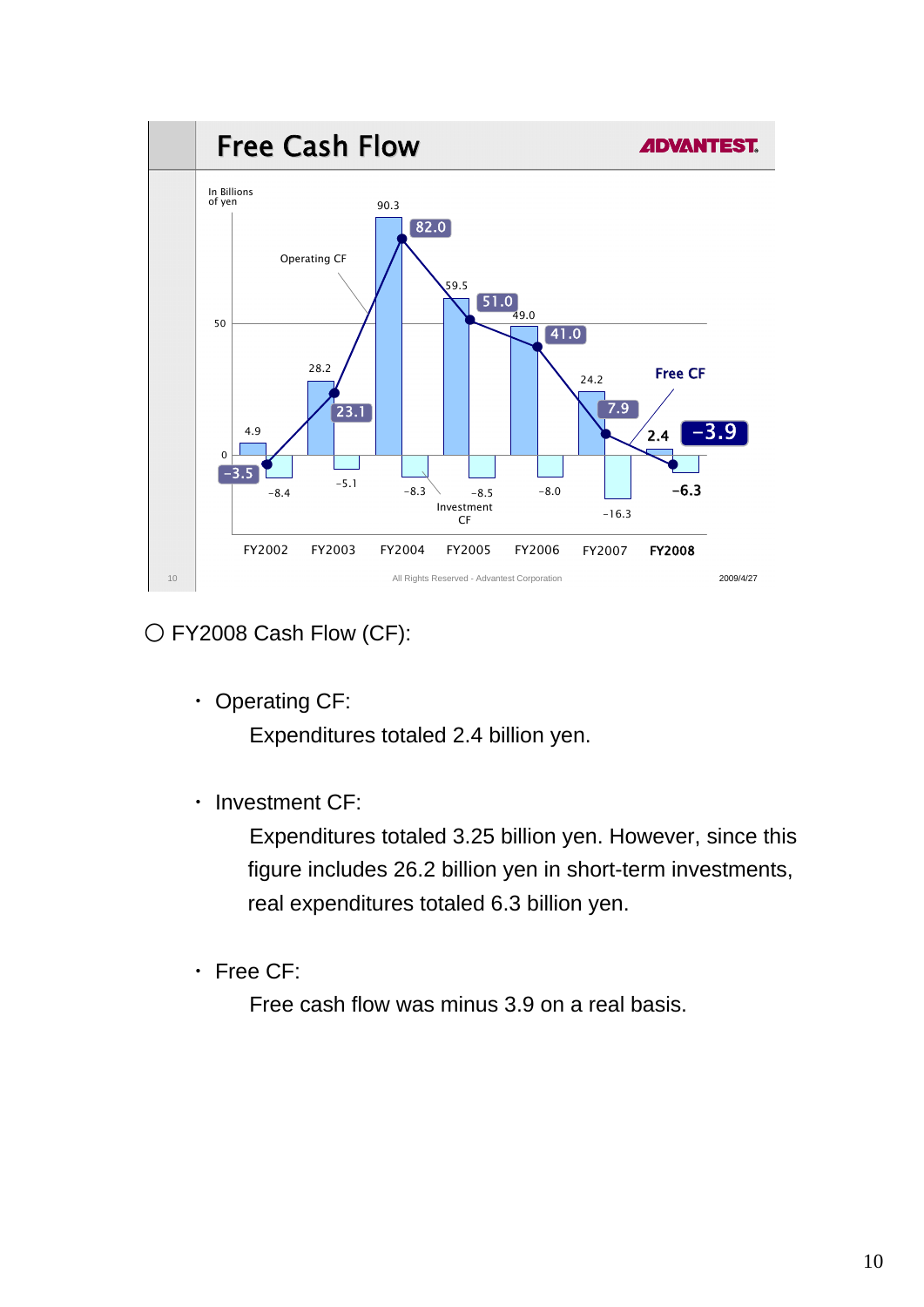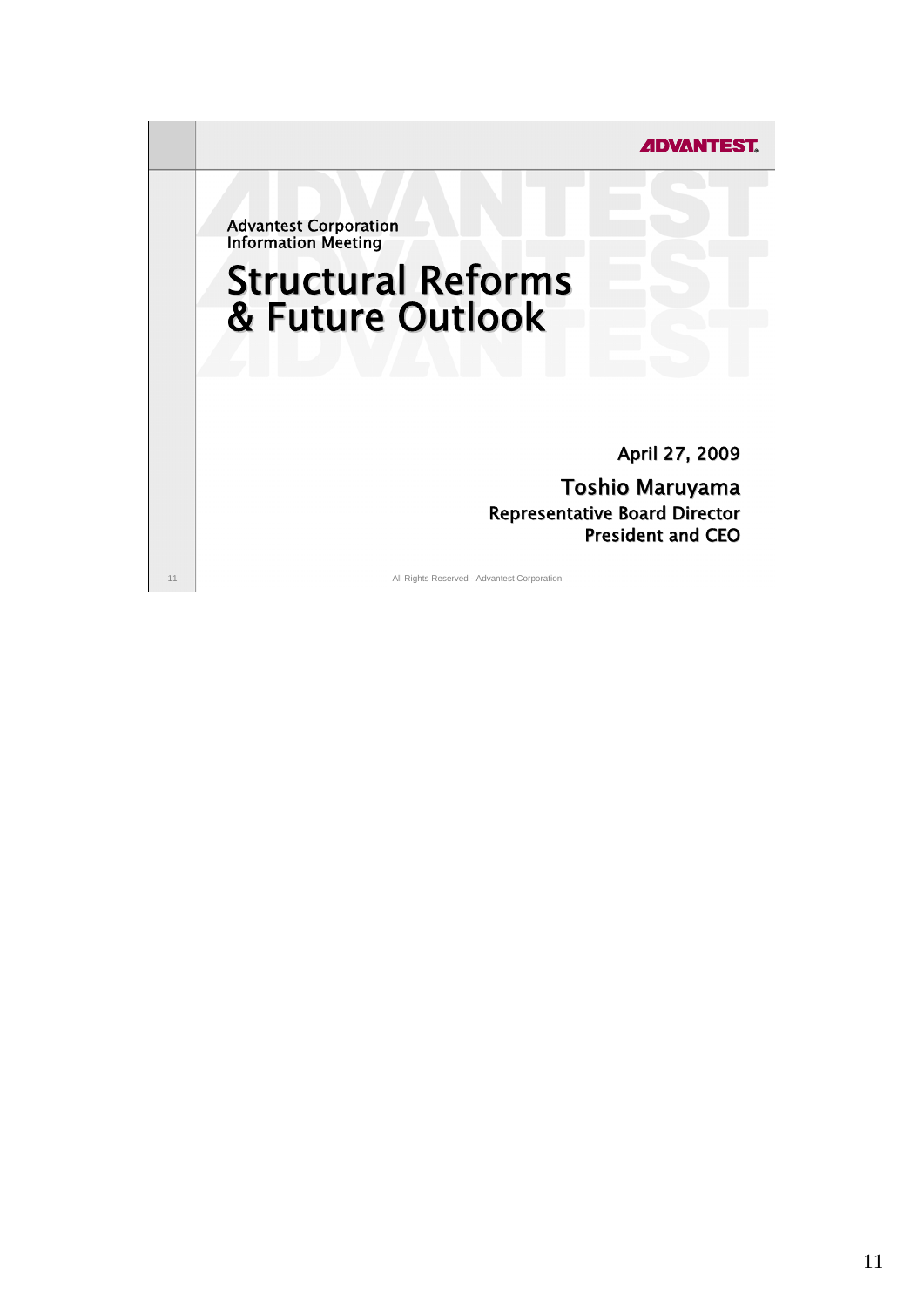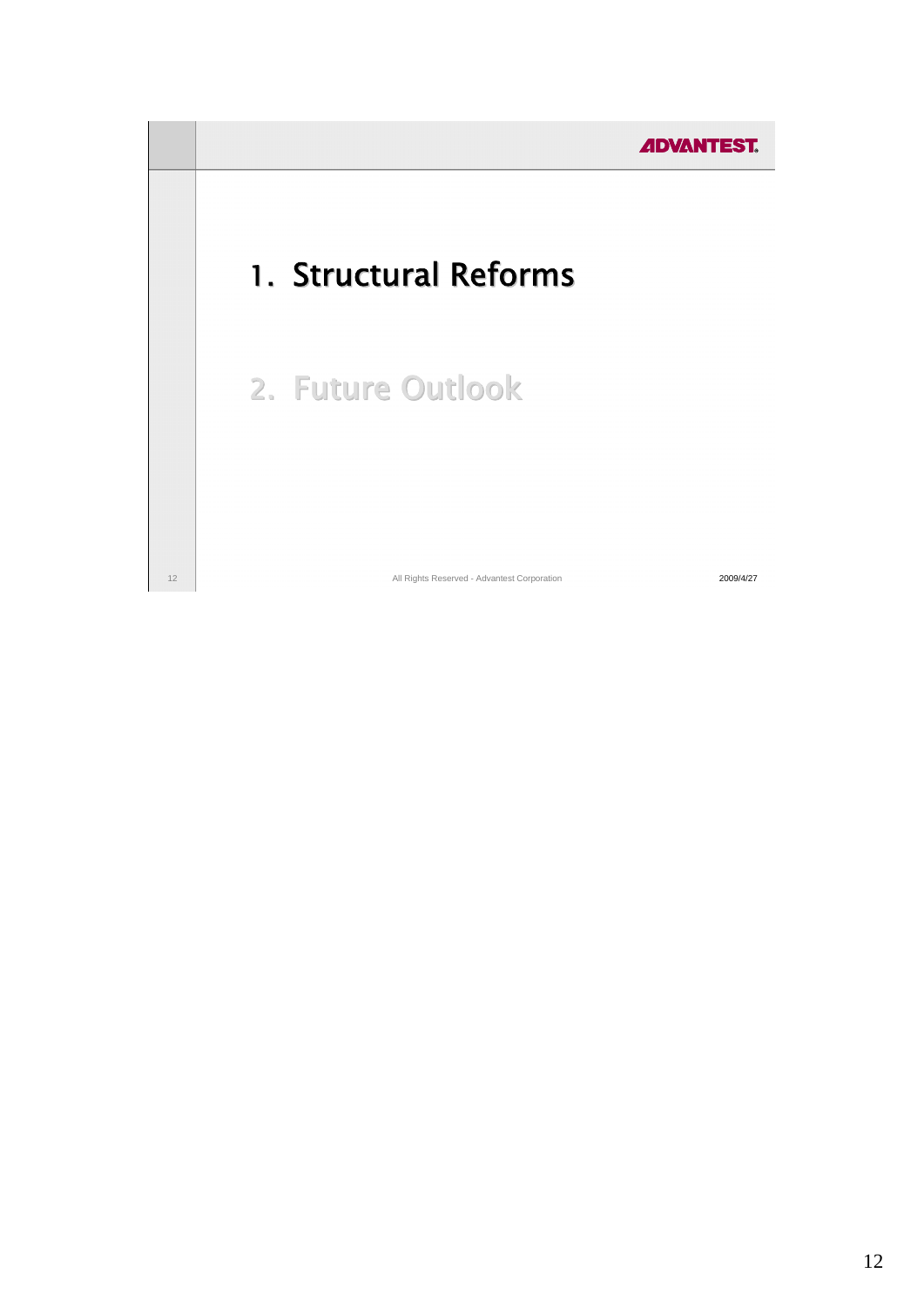

○ Discussion of FY2008 Operating Profit:

 ・ Operating profit declined 59.0 billion yen as a result of lower sales, and a further 27.6 billion yen in costs related to structural reforms.

○ Costs Related to Structural Reforms

- ・ Impairment on fixed assets from selective consolidation of businesses: 13.8 billion yen
- ・ Valuation loss on inventory as a result of abrupt market deterioration: 8.7 billion yen
- ・ Severance pay for voluntary retirement program, and other costs: 5.1 billion yen

○ Cost Savings:

- ・ Total cost savings in FY2008 were 14.4 billion yen.
- $\circ$  As a result of these factors, operating profit declined to a loss of 49.5 billion yen, compared to FY2007 operating profit of 22.7 billion yen, virtually unchanged from the guidance announced on February 25th.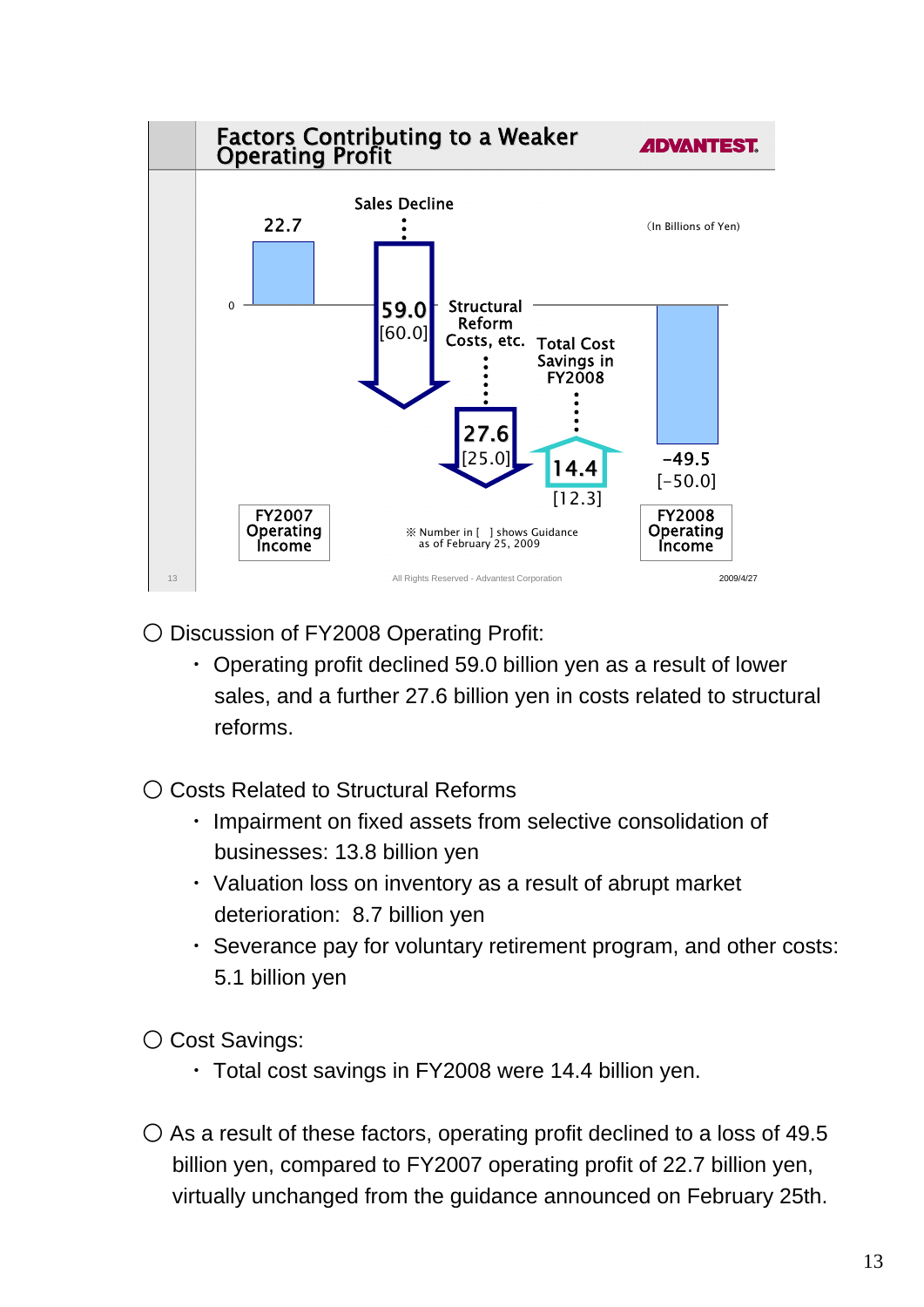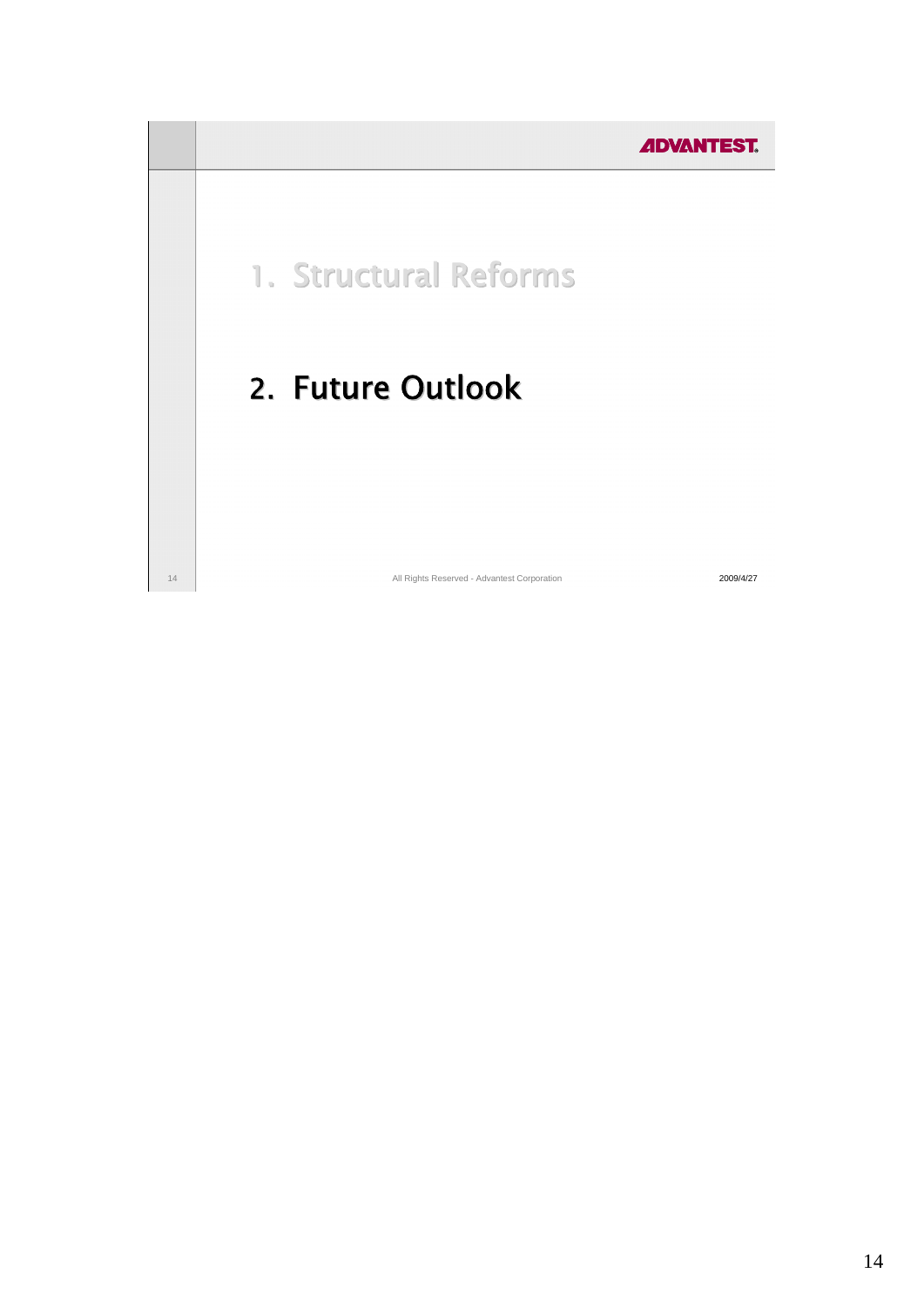

○ Fixed Cost Savings through Structural Reforms

- ・ Advantest anticipates total savings of 25.5 billion yen in FY2009 as a result of reductions in payroll costs, depreciation costs, and other administrative costs.
- ・ Going into FY2009, Advantest's breakeven point has been lowered to 80 billion yen.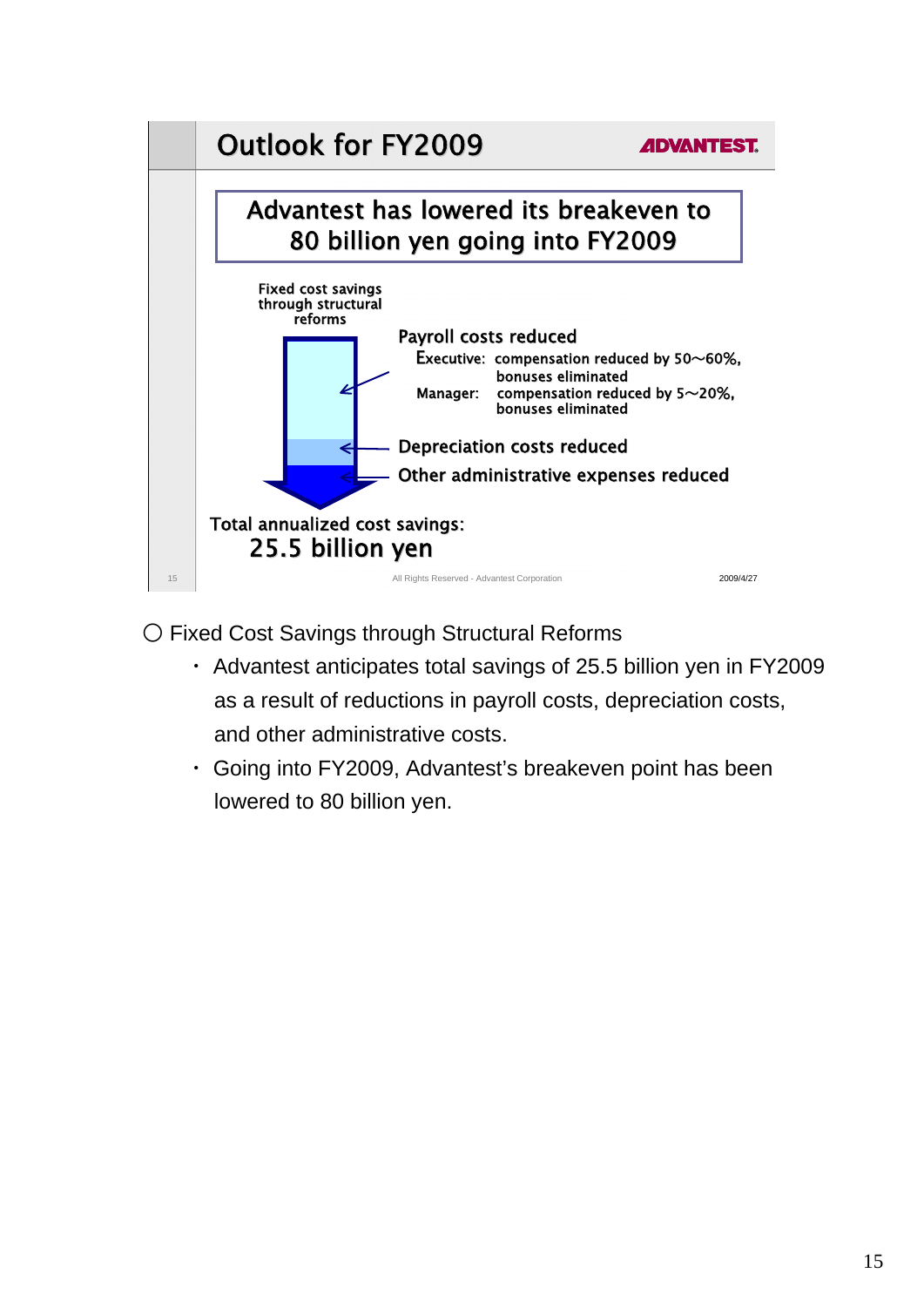

○ FY2009 Market Trends and Advantest's Product Strategy:

○ Positive and Negative Trends

 ・This chart shows the major semiconductor market trends likely to influence Advantest's business in FY2009 and the future.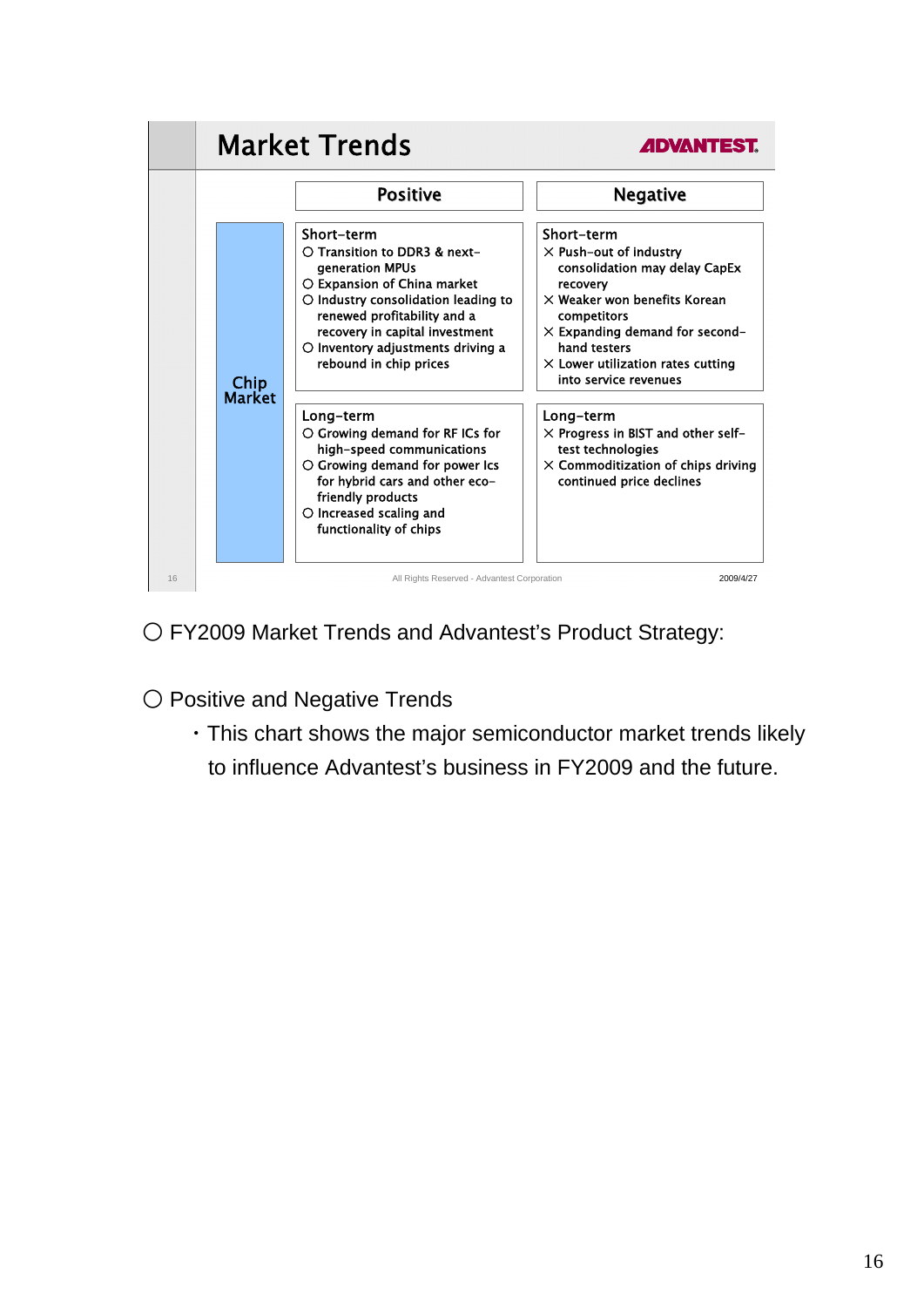

○ Advantest's Product Strategy for Positive Trends:

 $\bigcirc$  Advantest's key strategies for positive market trends:

- 1) The T2000, for next-generation MPUs, and the high-throughput T5503, for DDR3 volume production, are ready for immediate ramp-up, in alignment with expected technology migrations.
- 2) Low-end tester entries planned:
	- ・ for DC test for analog ICs
	- ・ for CMOS sensors as used in digital cameras, etc. These new products expand Advantest's solution offerings to support an even broader range of applications, both high-end and low-end.
- $\bigcirc$  As a part of Advantest's previously announced focus on streamlining its businesses and realigning its resources, the company has also announced the consolidation of its manufacturing subsidiaries, to support the reinforcement of its just-in-time (JIT) production system, improve manufacturing efficiency, and further exploit the advantage that the company enjoys in the ATE market as a result of its capacity for rapid production ramps.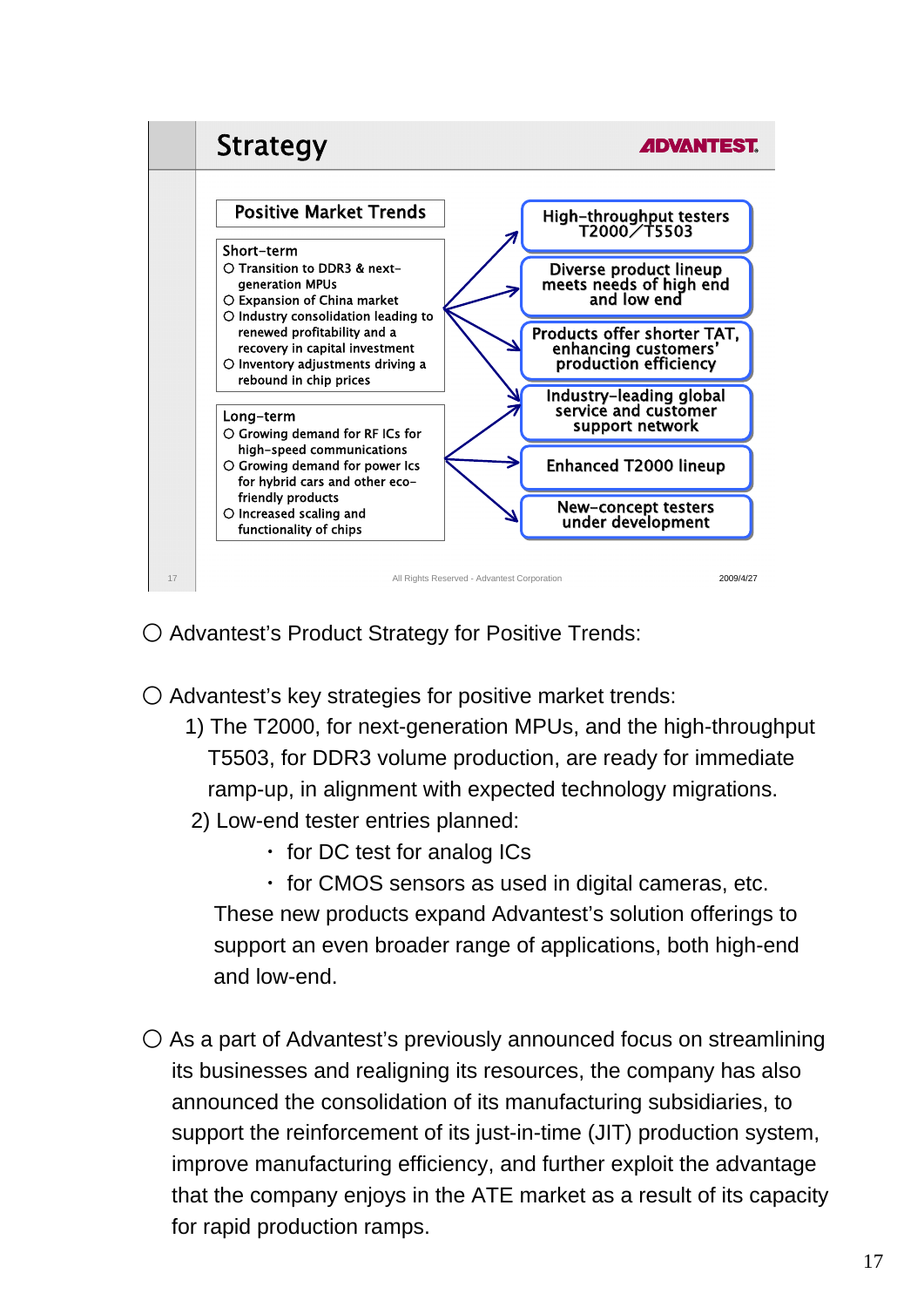

○ Advantest's Product Strategy for Medium-Term Positive Trends:

- 1) Enhanced T2000 lineup
	- ・Modules: The existing 15-module lineup will be expanded to more than 30 modules.

The T2000 supports future high-demand applications including power ICs for green electronics and hybrid cars, as well as veryhigh-speed interface ICs.

- 2) For low-volume production applications, Advantest also plans to add a low-cost, more compact platform to the T2000 lineup, exploiting the company's strength in massively parallel test.
- 3)The company is also developing new-concept testers to support the expected diversification in semiconductor packaging methods.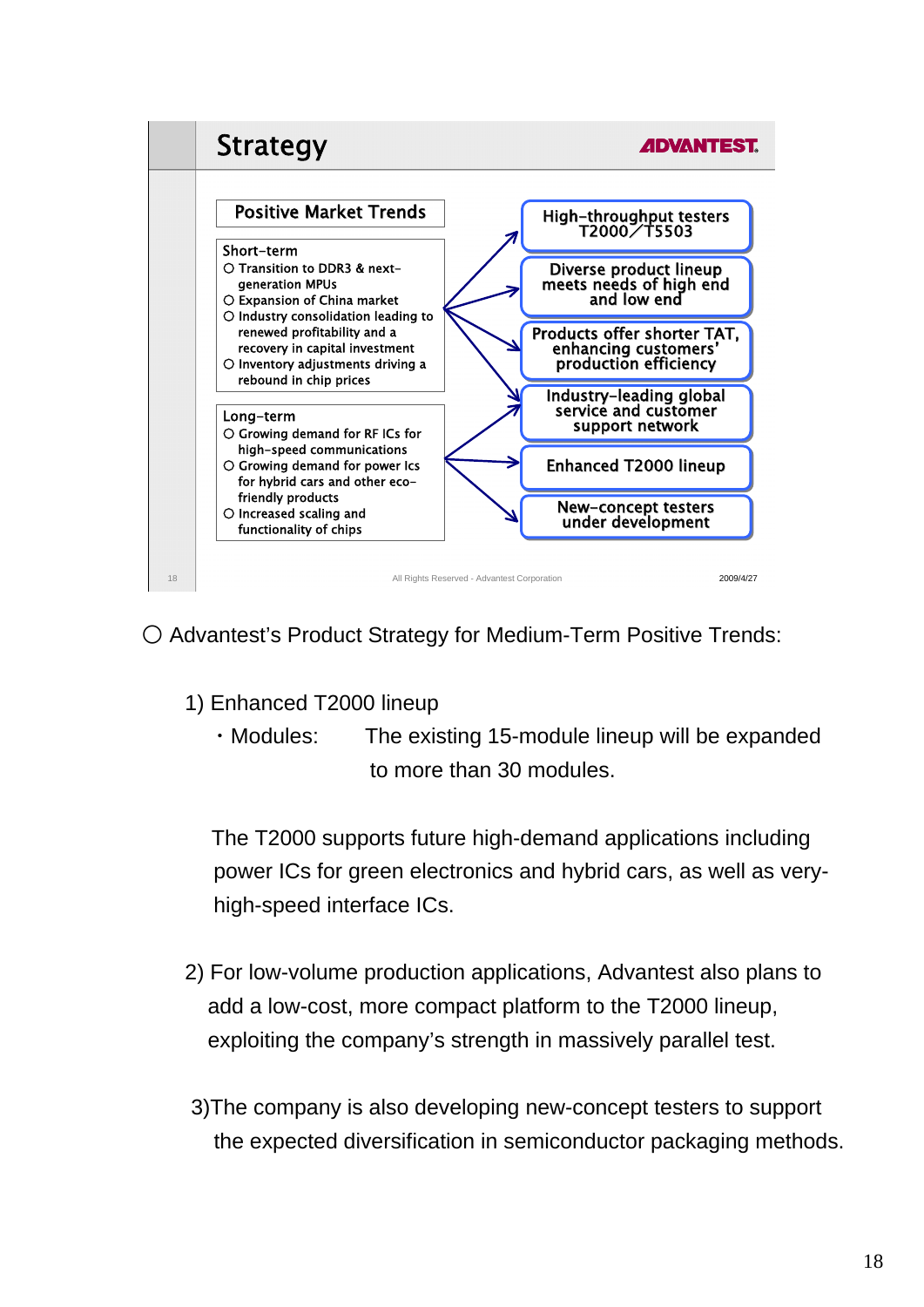

○ Advantest's Strategy for Negative Trends:

- 1) Responding to the global consolidation in the semiconductor industry, Advantest has already shifted from a regionallyorganized sales force to account-based vertical sales teams.
- 2) The inevitable expansion of the second-hand tester market is another factor restraining investment in new testers. Advantest is poised to convert this development into business gains by exploiting its strength in customer service to meet the expected increase in demand for tester relocation services, maintenance, and software relicensing deals.
- 3)The increasing commodification of semiconductors, which were once mainly used in computers but are now found in a galaxy of consumer products and other applications, has driven volume production trends and price declines, exerting intense pressure on manufacturers to reduce test costs. Advantest has launched development on multiple new-concept testers to meet these needs.
- Beyond Semiconductor Measurement:

 Advantest has commenced first-phase development on products aligned with new business opportunities beyond the company's traditional field of semiconductor measurement.